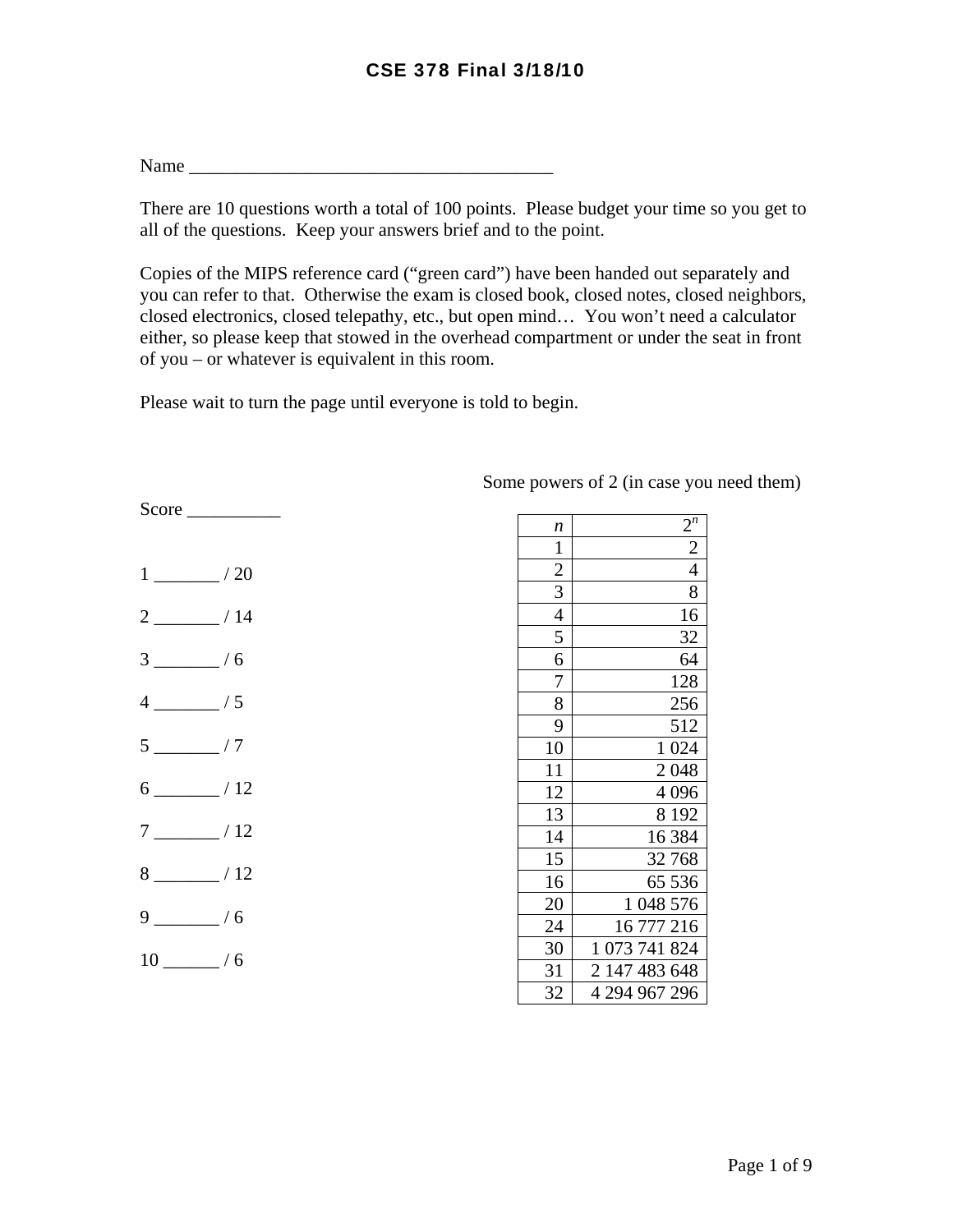**Question 1.** (20 points) To warm up, write a MIPS assembly language function that is equivalent to the following C function:

```
 int thing(int x, int y) { 
  int a, b; 
 b = x+ya = compute(x);
 if (a > 0) return a; 
  else; 
     return b; 
}
```
You should follow the standard MIPS conventions for register usage, function calls, and stack frames. Assume that function compute is an integer-valued function that is written elsewhere and can be called with an appropriate jump to the label compute.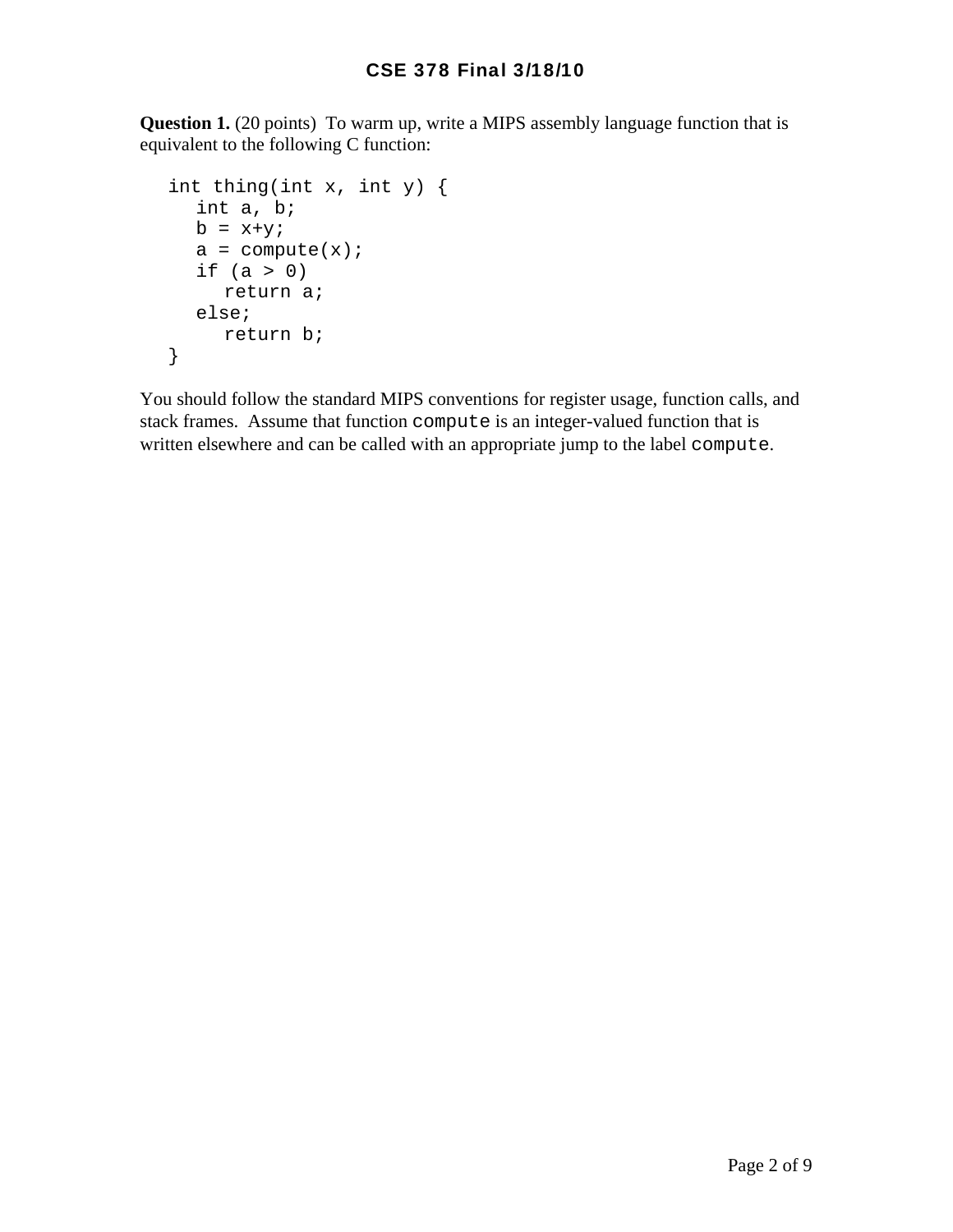**Question 2.** (14 points) Suppose we have a cache that has 16-word (64-byte) blocks. The total size of the cache is  $64$  blocks (= 4,096 bytes), and the cache is direct mapped. Now, suppose we have a C program that contains a 32x32 array of doubles. Each double-precision number occupies 2 words (8 bytes). C arrays are stored in row-major order: row 0 is followed in memory by row 1, then row 2, etc.

```
double matrix[32][32];
```
(a) What is the cache miss rate if we use the following code to store 0's in the array? You can give an appropriate formula or brief explanation and do not need to calculate the final numeric answer.

```
for (r = 0; r < 32; r++)for (c = 0; c < 32; c++)matrix[r][c] = 0.0;
```
(b) What is the cache miss rate if we use the following code to store 0's in the array? (same code, except the order of the two outer loops is reversed) Again, it's ok to just give a formula.

```
for (c = 0; c < 32; c++)for (r = 0; r < 32; r++)matrix[r][c] = 0.0;
```
(continued next page)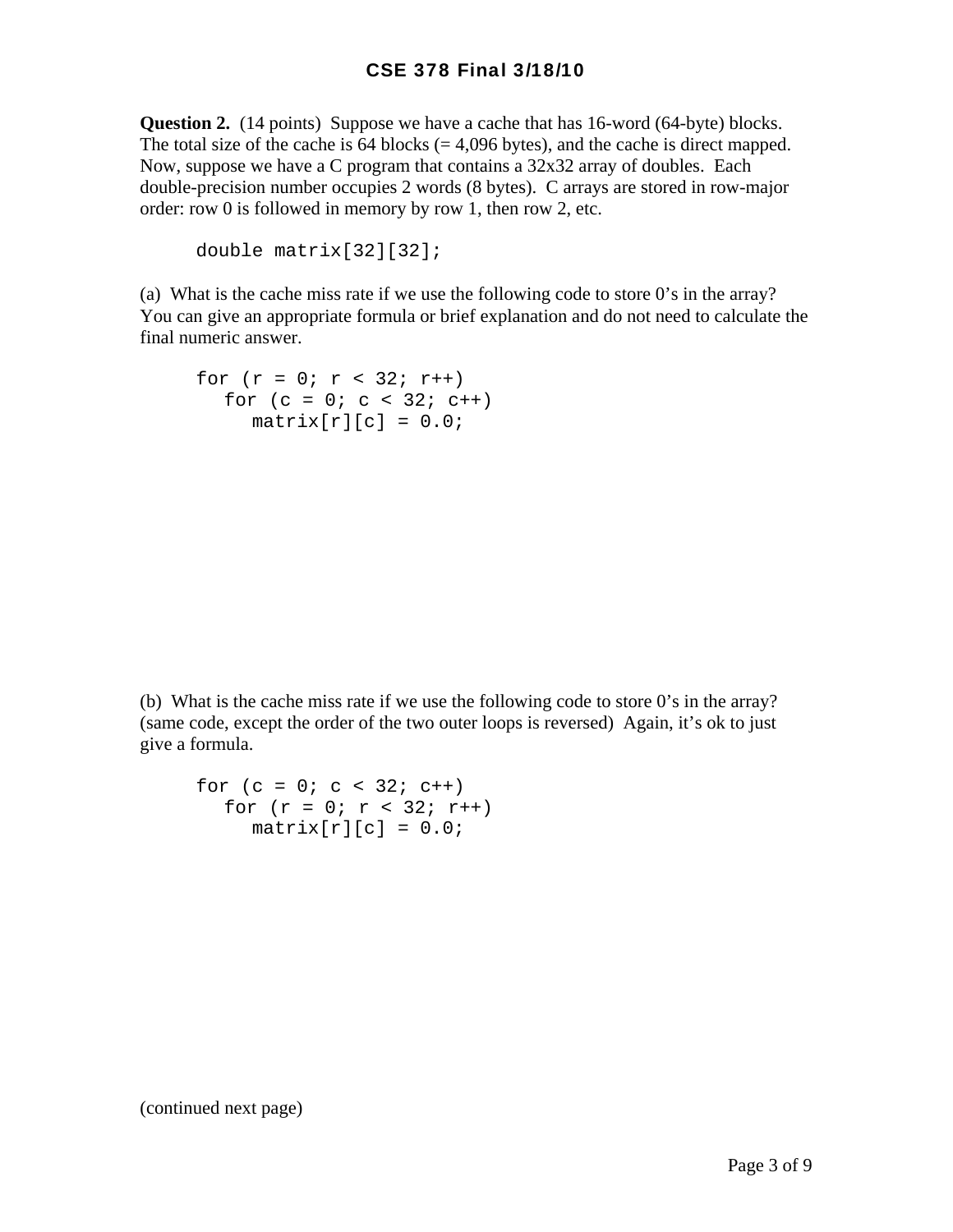**Question 2. (cont.)** (c) If the cache were 2-way set associative instead of direct mapped, but had the same size, would the miss rate for part (b) change significantly? Why or why not?

**Question 3.** (6 points) Some things never change. The machine in the Allen Center lobby is a Digital Equipment Corp. VAX computer. The basic architecture included two main busses for connecting external devices: a Massbus for disks and tape drives, and a Unibus to connect terminals, networks, printers, and similar things.



Why do you think they had two different busses? Why not attach everything to one bus, or have several identical busses to connect the various I/O devices?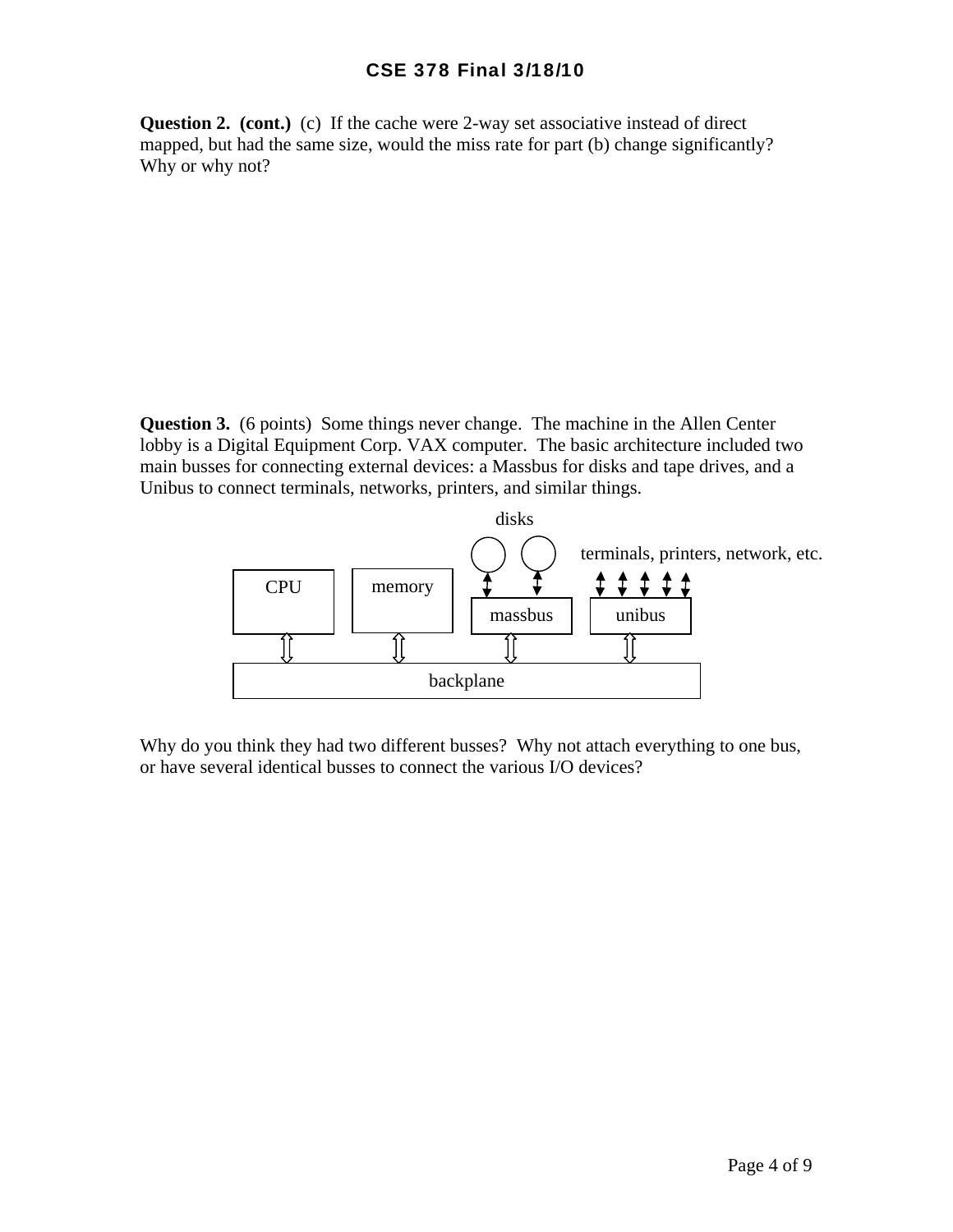## CSE 378 Final 3/18/10

**Question 4.** (5 points) For each of the following, put an X in the box that is closest to the correct order of magnitude for the speed of that operation on a typical current, consumer desktop or laptop computer. (You may assume "typical"  $\approx$  2GHz processor)

| What       | 100ms | 10ms | 1 <sub>ms</sub> | $100\mu s$ | $10\mu s$ | $1 \mu s$ | 100ns | 10ns | 1 <sub>ns</sub> | 100 <sub>ps</sub> | 10 <sub>ps</sub> |
|------------|-------|------|-----------------|------------|-----------|-----------|-------|------|-----------------|-------------------|------------------|
| ALU add    |       |      |                 |            |           |           |       |      |                 |                   |                  |
| operation  |       |      |                 |            |           |           |       |      |                 |                   |                  |
| Read CPU   |       |      |                 |            |           |           |       |      |                 |                   |                  |
| register   |       |      |                 |            |           |           |       |      |                 |                   |                  |
| Read cache |       |      |                 |            |           |           |       |      |                 |                   |                  |
| memory     |       |      |                 |            |           |           |       |      |                 |                   |                  |
| Read main  |       |      |                 |            |           |           |       |      |                 |                   |                  |
| memory     |       |      |                 |            |           |           |       |      |                 |                   |                  |
| Read from  |       |      |                 |            |           |           |       |      |                 |                   |                  |
| disk       |       |      |                 |            |           |           |       |      |                 |                   |                  |

**Question 5.** (7 points) All modern processors have two modes: system mode, where all operations are permitted, and user mode, where certain operations are disabled. Ordinary programs run in user mode so they cannot make changes to parts of the system that would allow them to bypass protections, read or write unauthorized data, or otherwise interfere with the operation of the system. For each of the following, check the box in the "user" mode" column if it is safe to allow these operations in user mode. Otherwise check system mode.

| Operation                                                 | OK in user | System mode |
|-----------------------------------------------------------|------------|-------------|
|                                                           | mode       | only        |
| Store a value in a general register like \$t0             |            |             |
|                                                           |            |             |
| Disable interrupts so nothing will interrupt the current  |            |             |
| process while it does something important                 |            |             |
| Change the page table register that points to the current |            |             |
| program's page tables                                     |            |             |
| Change the program counter                                |            |             |
|                                                           |            |             |
| Initiate an I/O operation on a raw disk device using      |            |             |
| memory-mapped I/O                                         |            |             |
| Execute a compare-and-swap instruction to grab an         |            |             |
| exclusive lock for some concurrent data structure         |            |             |
| Switch from user to system mode                           |            |             |
|                                                           |            |             |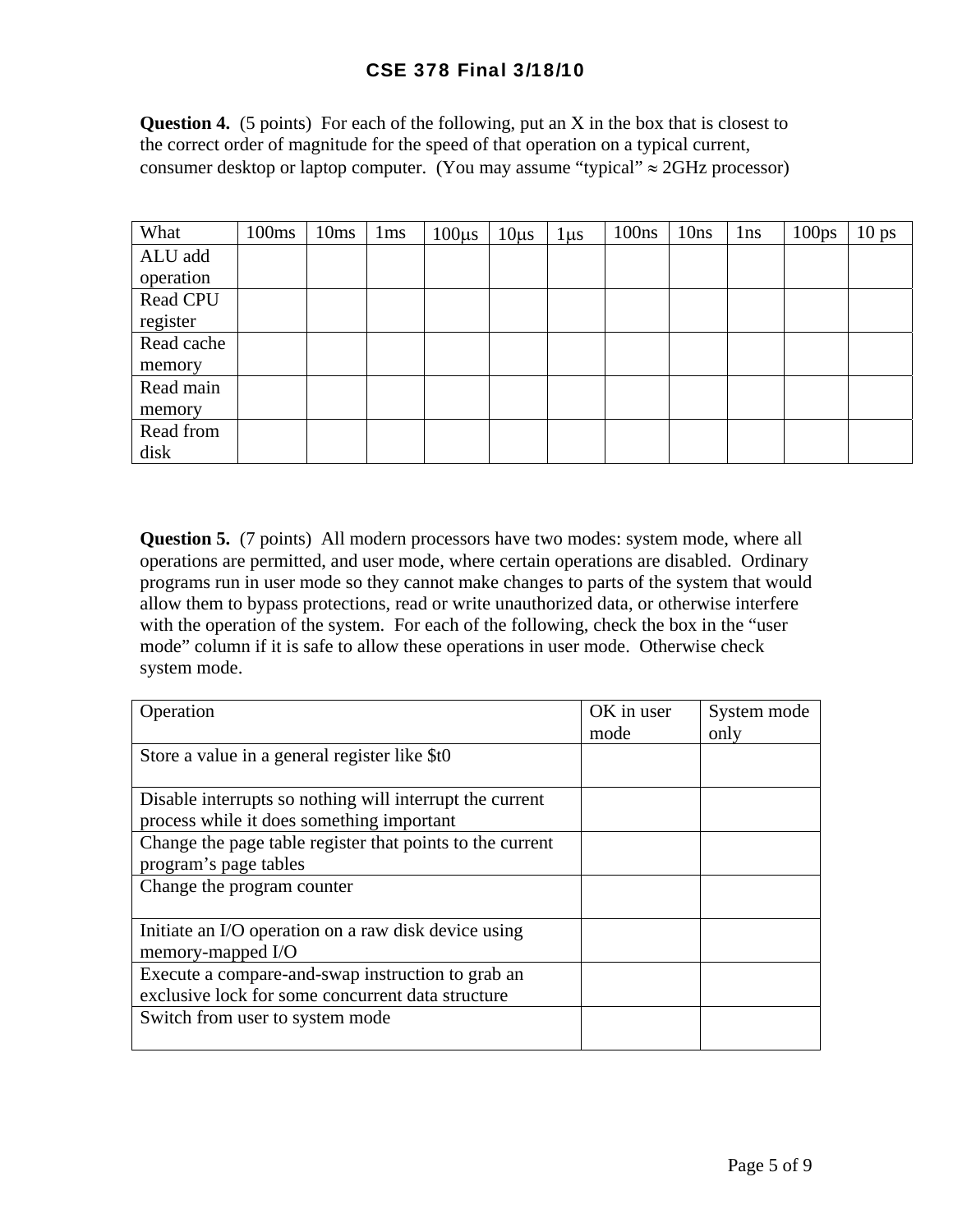## CSE 378 Final 3/18/10

**Question 6.** (12 points) Suppose we have a processor that has the following CPI figures for different kinds of instructions:

| Kind       | CPI |
|------------|-----|
| load/store |     |
| <b>ALU</b> |     |
| branch     |     |

Now, suppose we have two programs that have the following percentage breakdown of instructions executed:

| Application | % load/store | % ALU | % branch |
|-------------|--------------|-------|----------|
|             | رے           | 60    |          |
|             |              |       |          |

(a) What is the CPI for Application A? (As before, it's ok to just give the formula and not crank out the final answer.)

(b) Now suppose we design a much better memory system that reduces the CPI for load/store instructions on our processor to 2. How much does application B speed up? (Formula is ok here too.)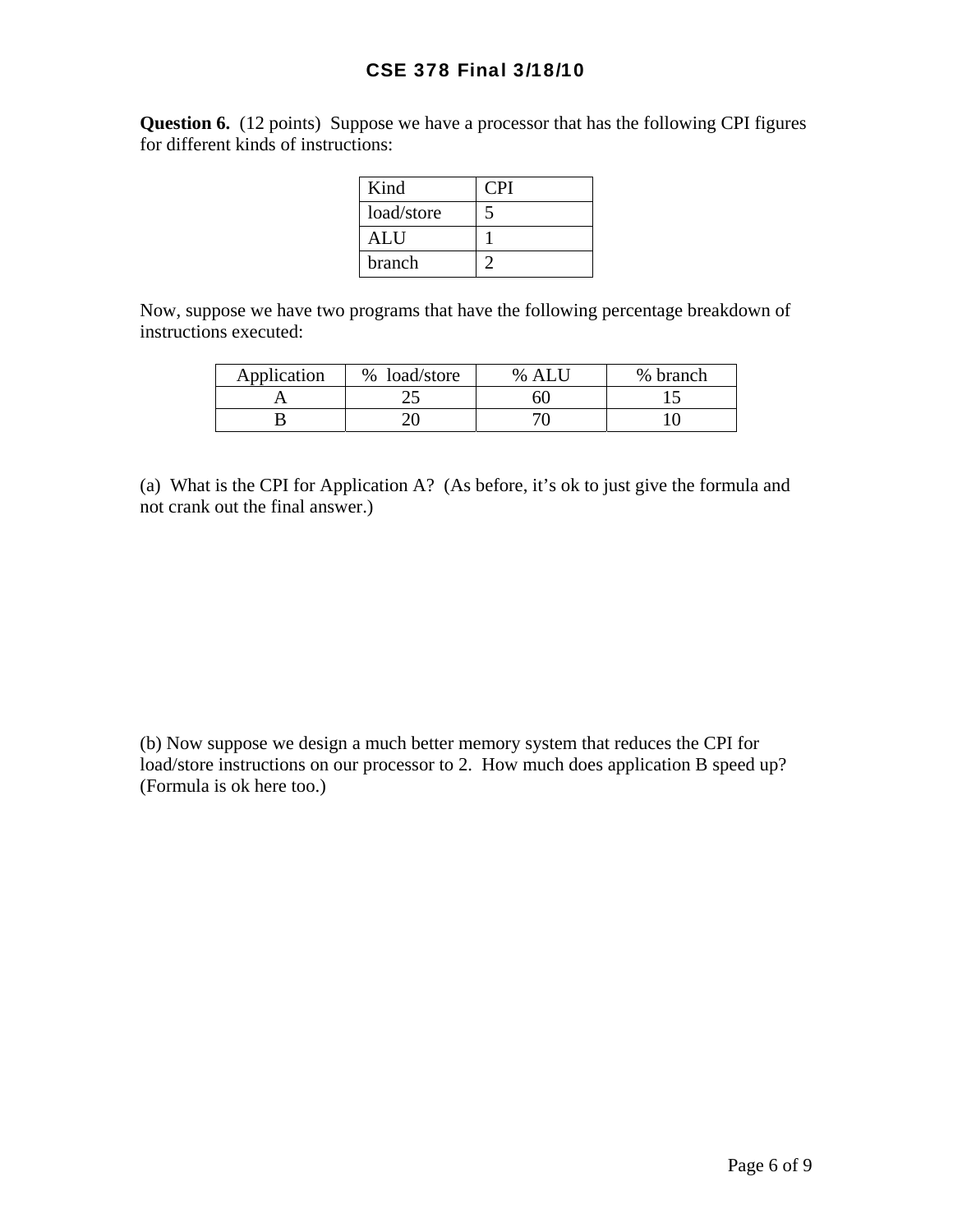**Question 7.** (12 points) The Round Number Disk Company manufacturers a disk with the following characteristics:

- Rotation speed: 6000 rpm
- Seek time (average): 10 ms
- 500 bytes per disk sector
- 200 sectors per track
- Overhead time for each I/O request: 2 ms.
- Data can be transferred as fast as it moves under the disk read/write heads

Give equations for each of the following. You do not need to compute the final answer.

(a) Time needed to read one disk sector at a random location on the disk:

(b) Time needed to read all of the sectors on a single track sequentially (i.e., time to read a full 100,000 byte track in order):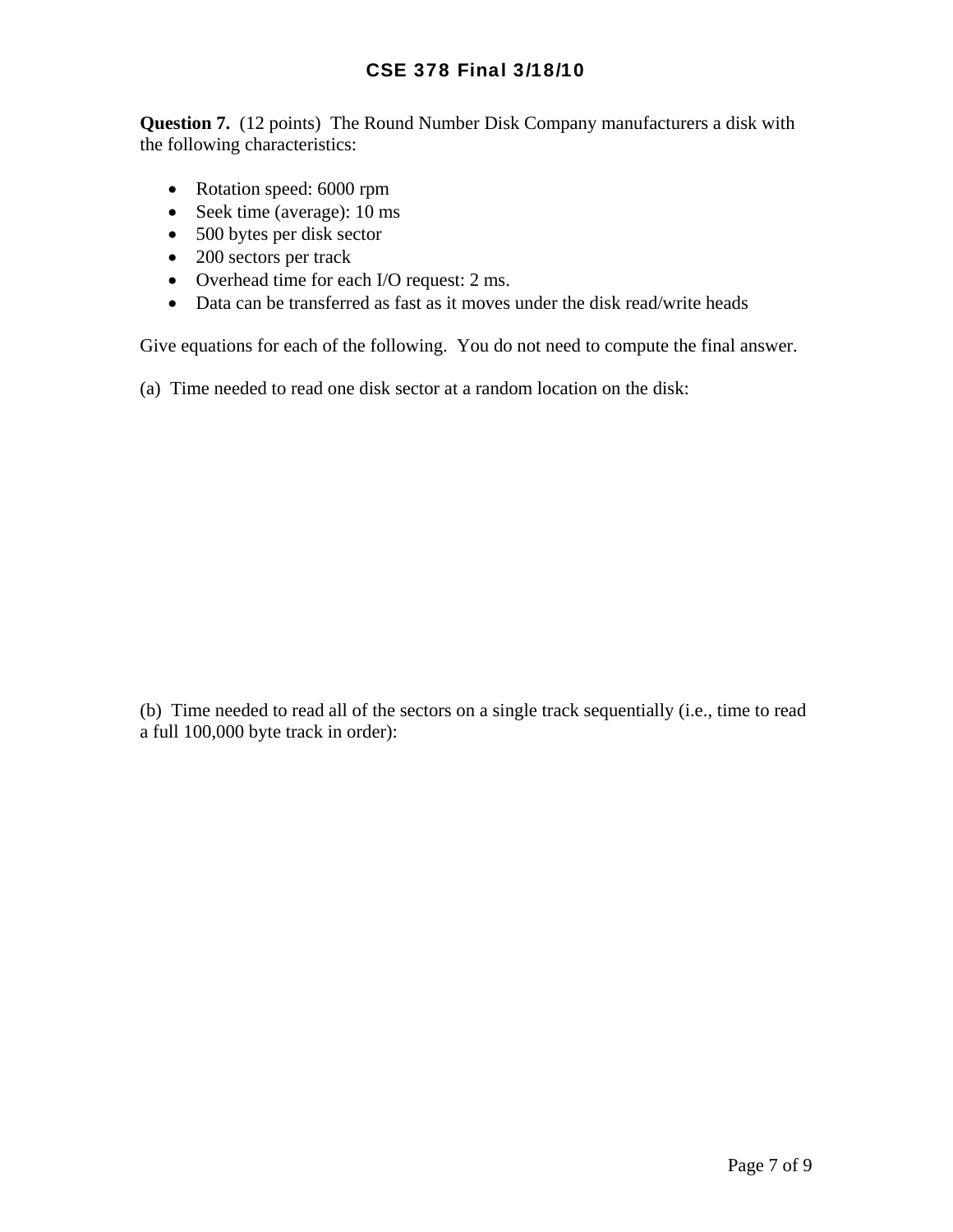**Question 8.** (12 points) We would like to figure out the details of a virtual memory system. We have a 2-level page table:



The memory system has the following characteristics:

- 2 GB virtual address space
- 8 GB physical address space
- 16 KB pages
- Each  $2^{nd}$  level page table occupies exactly one (1) physical page.

Fill in the following:

Number of bits in the offset part of the address \_\_\_\_\_\_\_\_\_\_\_\_\_\_\_\_\_\_\_\_\_\_\_\_\_\_\_\_\_\_\_\_

Number of physical page number (ppn) bits \_\_\_\_\_\_\_\_\_\_\_\_\_

Number of bytes in each page table entry (smallest power of 2 needed to hold ppn, valid,

and dirty bits)

Number of entries in each  $2<sup>nd</sup>$  level page table  $\frac{1}{2}$ 

Number of bits in vpn2 part of virtual address used to index  $2<sup>nd</sup>$  level page table \_\_\_\_\_\_\_

Number of bits in vpn1 part of virtual address used to index  $1<sup>st</sup>$  level page table  $\_\_$ 

Number of entries in  $1<sup>st</sup>$  level page table  $\qquad \qquad$ 

Number of bytes in  $1<sup>st</sup>$  level page table  $\qquad \qquad$